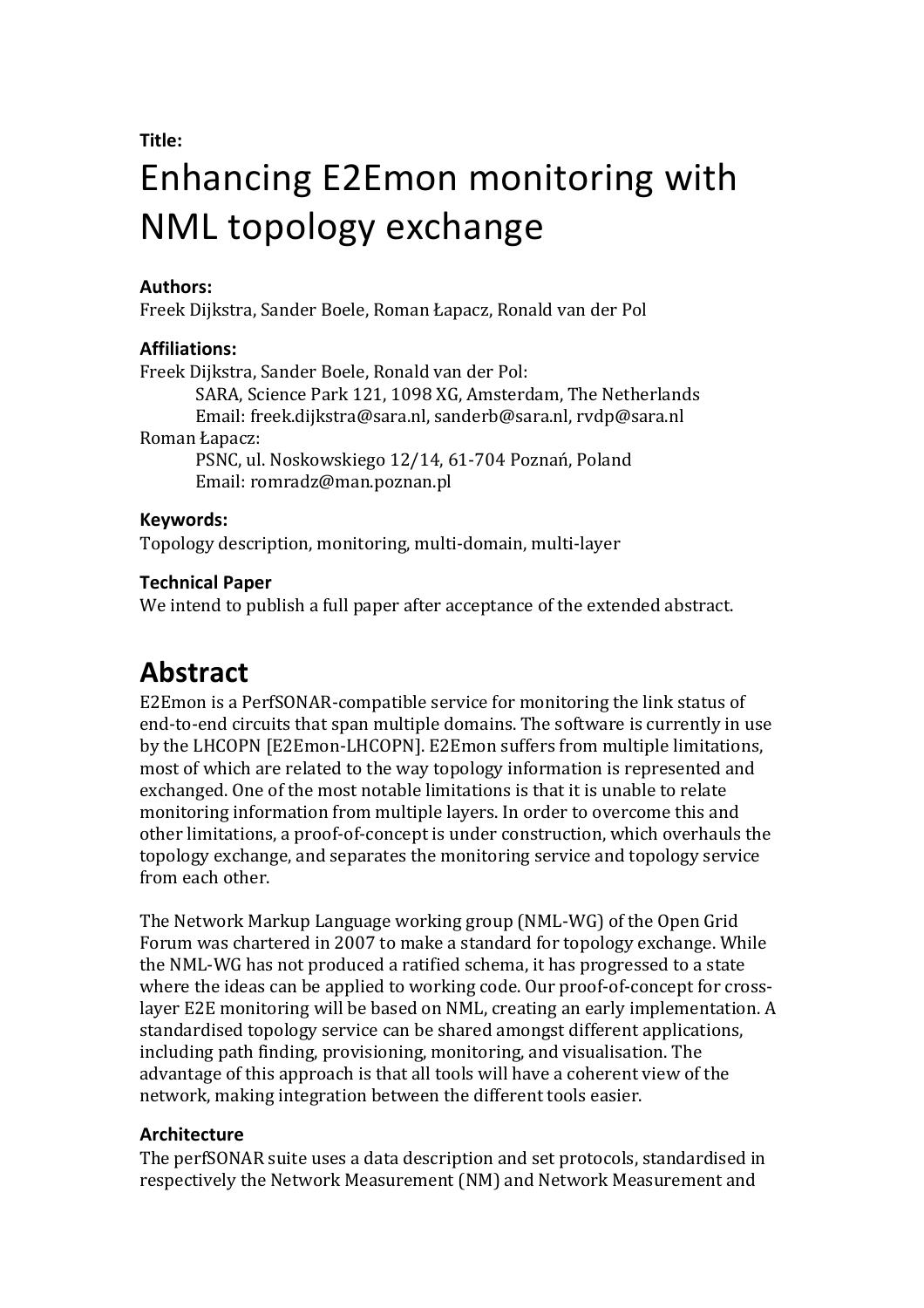Control (NMC) working groups in the Open Grid Forum. In the E2Emon architecture, each domain contains E2E Measurement Points that collect data of the monitored links. The monitoring information of different domains is gathered by a E2E Monitoring System that stitches together the segments and provides a status overview for the end-to-end link. In the current architecture, the Measurement Points provide both status information of each port (up, down, alarm, administrative status, etc.) as well as topology information for each port (the name of the E2E link it is part of, the name of its node, and the name of the peering node).

This architecture has the following limitations.

- 1. It is not easy to cope with missing or wrong information
- 2. Logic is ambiguous in the unlikely event that an E2E path passes the same node twice
- 3. Topology Service is integrated and can not be shared with other services (like AutoBAHN)
- 4. Unable to relate monitoring information across layers, or relate two links with different names in series
- 5. Unable to relate monitoring information of two links with different names in series
- 6. Unable to relate monitoring information of two parallel links (e.g. for a  $1+1$  protected path)
- 7. Limited to point-to-point connections (no VLAN support)
- 8. Topology information is stored in a static configuration file, no historic topology information is kept (although historic monitoring information is available).

The first two limitations can be fixed by relating a port to its peering ports instead of to its peering node, as it the case now. The third limitation will be solved by separating the monitoring service from the topology services, as shown in figure 1 and figure 2.



Figure 1. Previous E2Emon architecture.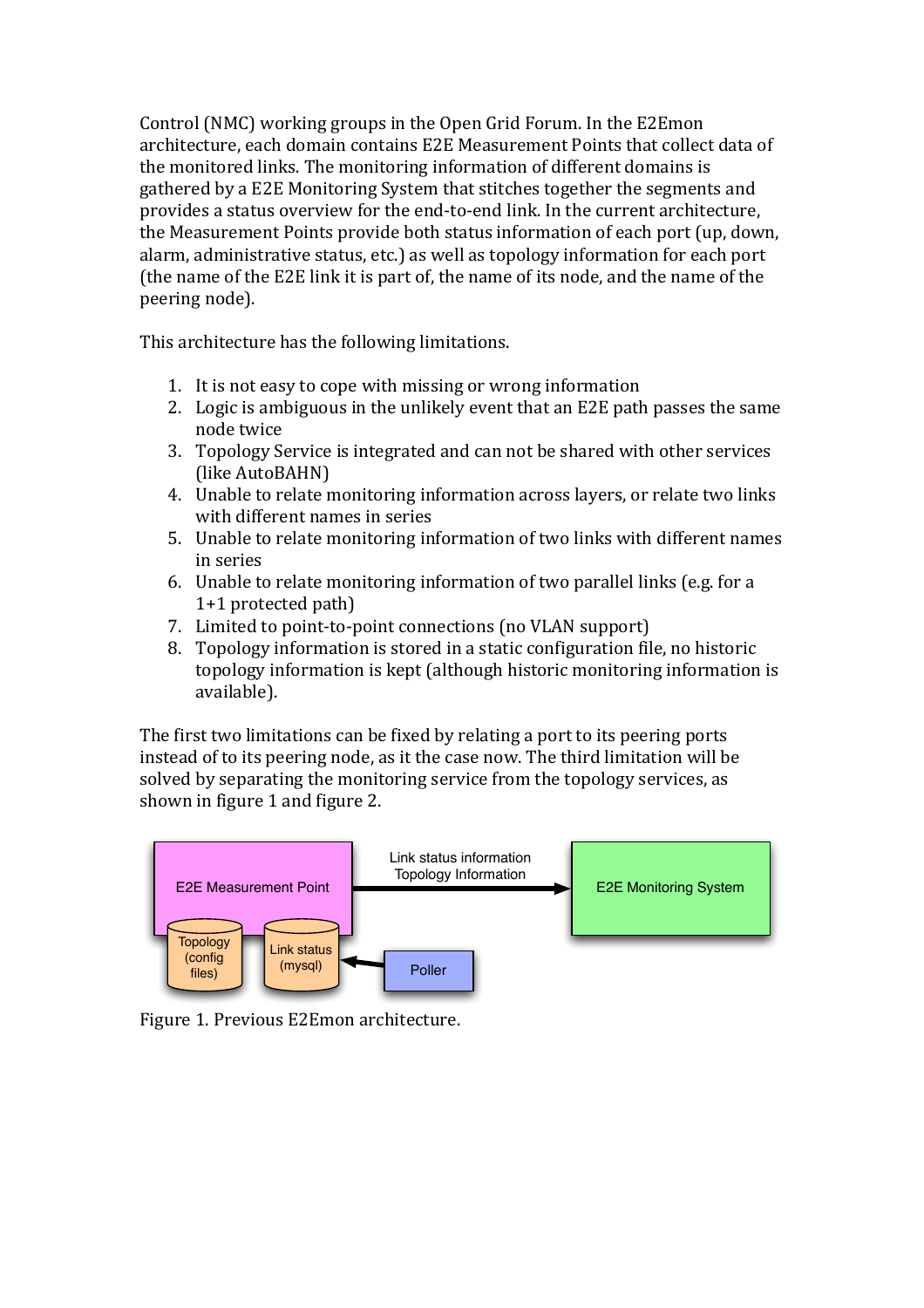

Figure 2. New E2Emon architecture.

It is expected that points 4 to 7 can be solved by using the port and link relations as defined by the NML-WG, and this proof-of-concept serves as a test case.

# **Status'of'NML'standardisation**

The NML working group was chartered in early 2007 to define a network topology description. Since that that time, volunteers with backgrounds in UNIS (PerfSONAR), cNIS, NDL, VXDL and other backgrounds [GFD.165] have worked on coming to a joint vision.

By 2009, the group defined a common terminology that was acceptable by all [NML-SCHEMA]. In 2010, the group made steady progress in face-to-face meetings. While we do not claim that the schema is stable yet, the OGF in October 2010 marked an important change. For the first time, over half of the slides contained examples, rather than discussions about terminology.

This is an indication that NML is getting ready for early implementations. This does not mean that the group is finished. The schema and syntax are still preliminary and in flux. In fact, the hardest part is still ahead of us. The group needs to make sure that what has been said on paper is translated into running code with actual applications, and verify that the terminology, syntax and logic is complete, unambiguous and -dare we say- actually useful in practice. For that, input from coders and implementers will become more and more useful for the NML working group.

The network measurement (NM) and network service interface (NSI) working groups, which respectively standardise monitoring and provisioning protocols agreed to use the NML model as the underlying topology model. The proof-ofconcept described in this paper is one of the first adopters, which will provide feedback to the working group. The topology service in the perfSONAR-PS software suite is another early implementation, which supports a combination of topology schemas as developed in the DICE collaboration, and the NM and NML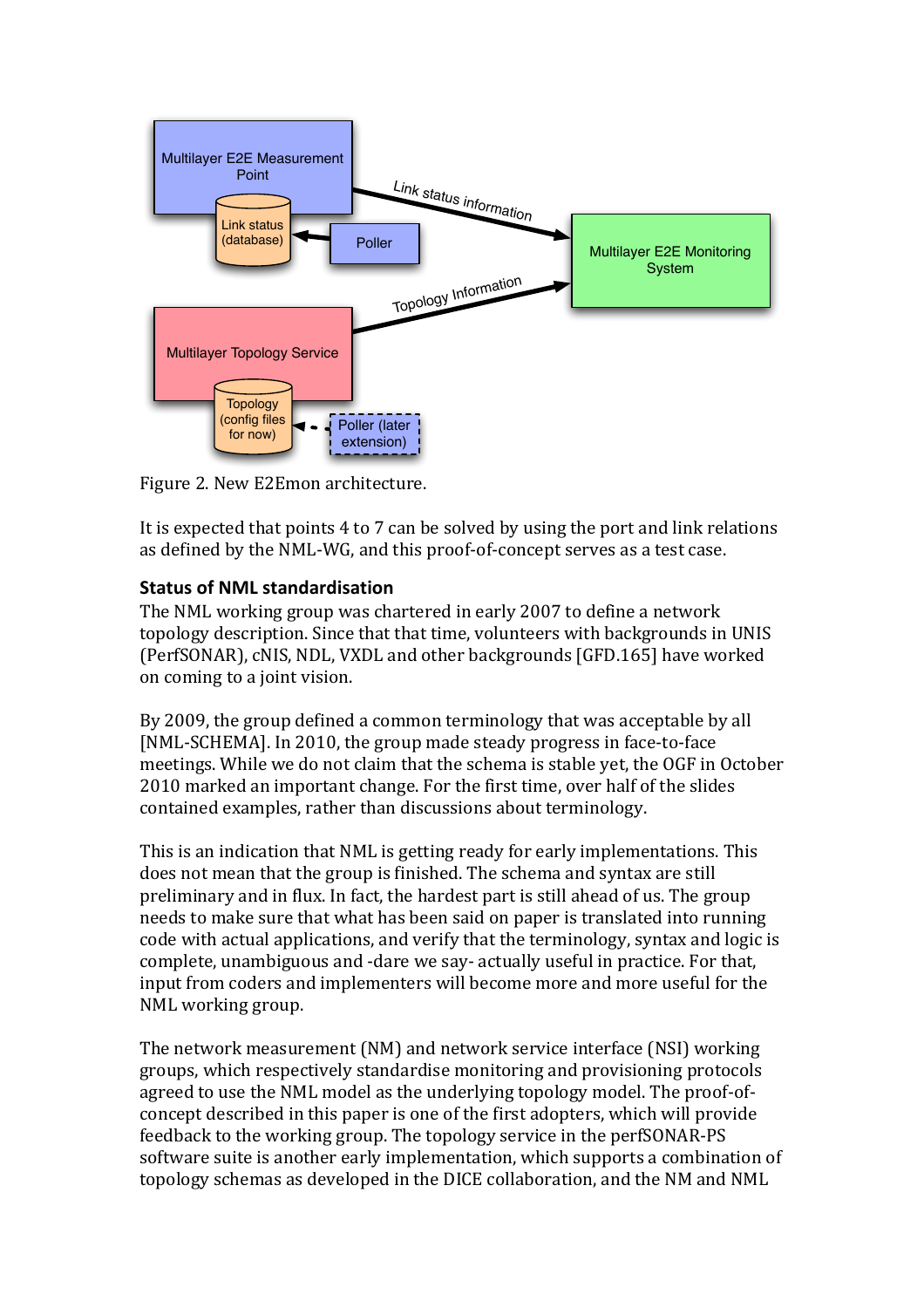working groups [PSPS-TOPO]. It should be observed that both implementations cannot be truly NML-compatible for the simple reason that the NML schema is still in flux.

# **Early'Results**

Early results indicate that NML is able to relate different links together (eliminating limitations 4-7 in the second section.), although some minor changes are required. For example, it was possible in the preliminary NML syntax to describe a path as a sequence of consecutive link segments, but it was not possible to say that a single segment is part of a larger path, without naming the other segment. This was an easy fix, and is exactly the kind of feedback required by the NML working group.

A more fundamental result that hopefully comes out of the proof-of-concept is what exactly a topology service should encompass. A topology service may contain the following types of information:

- Topology: information on links between nodes or between domains
- Configuration: information on the dynamic state within a node or network
- Capability: information on available data transport services within a node or network

It is evident that the topology information should be part of a topology service, as it is used by most applications (path finding, visualisation and monitoring). This is less evident for configuration (which is used by provisioning and monitoring) or capability (which is only used for path finding).

In our proof-of-concept, we have decided to place the configuration information in the topology service, but it may well be decided later that the monitoring service is more appropriate, or that this is even a separate service.

#### **Acknowledgements**

This work is performed in the GÉANT (GN3) project, partially funded by the EC in the  $7<sup>th</sup>$  framework programme.

The authors are much indebted to Jeroen van der Ham of the University of Amsterdam and Jason Zurawski of Internet2 for their detailed proofreading and significant contributions to this document.

We would like to thank the contibutors of the NML and NMC working groups, the perfSONAR-MDM and perfSONAR-PS projects, and the participants of JRA2 Task 3 in the GÉANT project. Jeff Boote, Eric Boyd, Aaron Brown, Jakub Gutkowski, Jacek Łukasik, Martin Swany, and Jason Zurawski have provided valuable feedback and input in recent discussion on the perfSONAR architecture.

Finally, we would like to thank the original authors of the E2Emon system for creating a system we can base our work on.

# **References**

[E2EMON-LHCOPN] Fausto Vetter, Domenico Vicinanza, perfSONAR Multi-Domain Monitoring Service Deployment and Support: The LHC-OPN Use